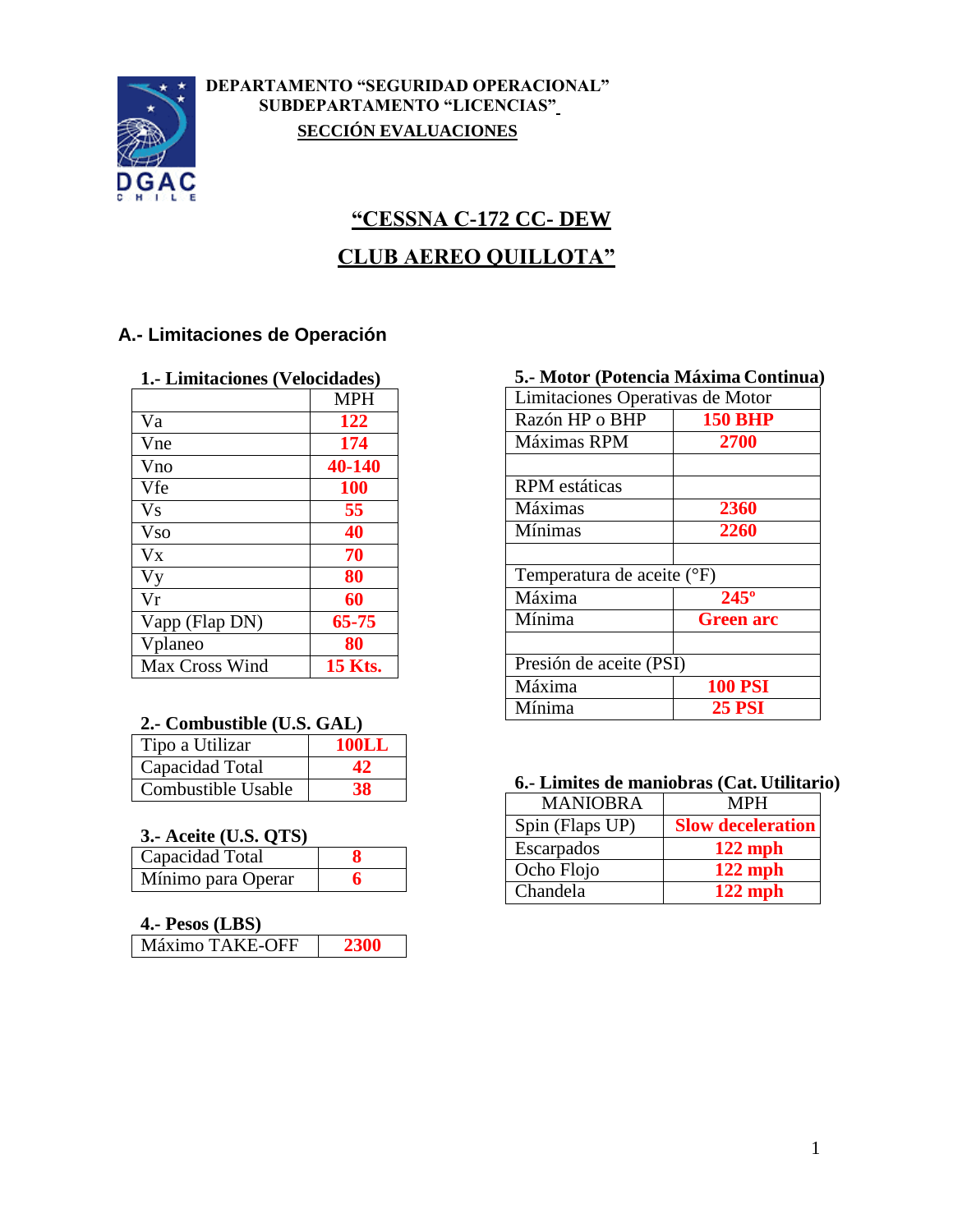**B.- Emergency Procedures.**

## **-ENGINE FAILURE DURING TAKEOFF ROLL**

| <b>1. THROTTLE Control</b>    | <b>IDLE</b>     |
|-------------------------------|-----------------|
| 2. BRAKES                     | <b>APPLY</b>    |
| <b>3. DIRECTIONAL CONTROL</b> | <b>MAINTAIN</b> |

## **-ENGINE IMMEDIATELY AFTER TAKEOFF ROLL**

## **A. SUFFICIENT RUNWAY REMAINING:**

| 1. AIRSPEED                   | <b>ABOVE STALL SPEED</b> |
|-------------------------------|--------------------------|
| <b>2. DIRECTIONAL CONTROL</b> | <b>MAINTAIN</b>          |
| 3. LAND                       | <b>RUNWAY HEADING</b>    |

## **B. INSUFFICIENT RUNWAY REMAINING:**

| 1. AIRSPEED                   | <b>70 MPH</b>                                |
|-------------------------------|----------------------------------------------|
| 2. THROTTLE Control           | <b>IDLE</b>                                  |
| <b>3. MIXTURE Control</b>     | <b>IDLE CUTOFF</b>                           |
| 4. FUEL SHUTOFF Valve         | <b>OFF</b>                                   |
| <b>5. MAGNETOS Switch</b>     | <b>OFF</b>                                   |
| <b>6. FLAPS</b>               | <b>AS REQUIRED</b>                           |
| 7. MASTER Switch              | <b>OFF</b>                                   |
| <b>8. DIRECTIONAL CONTROL</b> | <b>MAINTAIN TO AVOID</b><br><b>OBSTACLES</b> |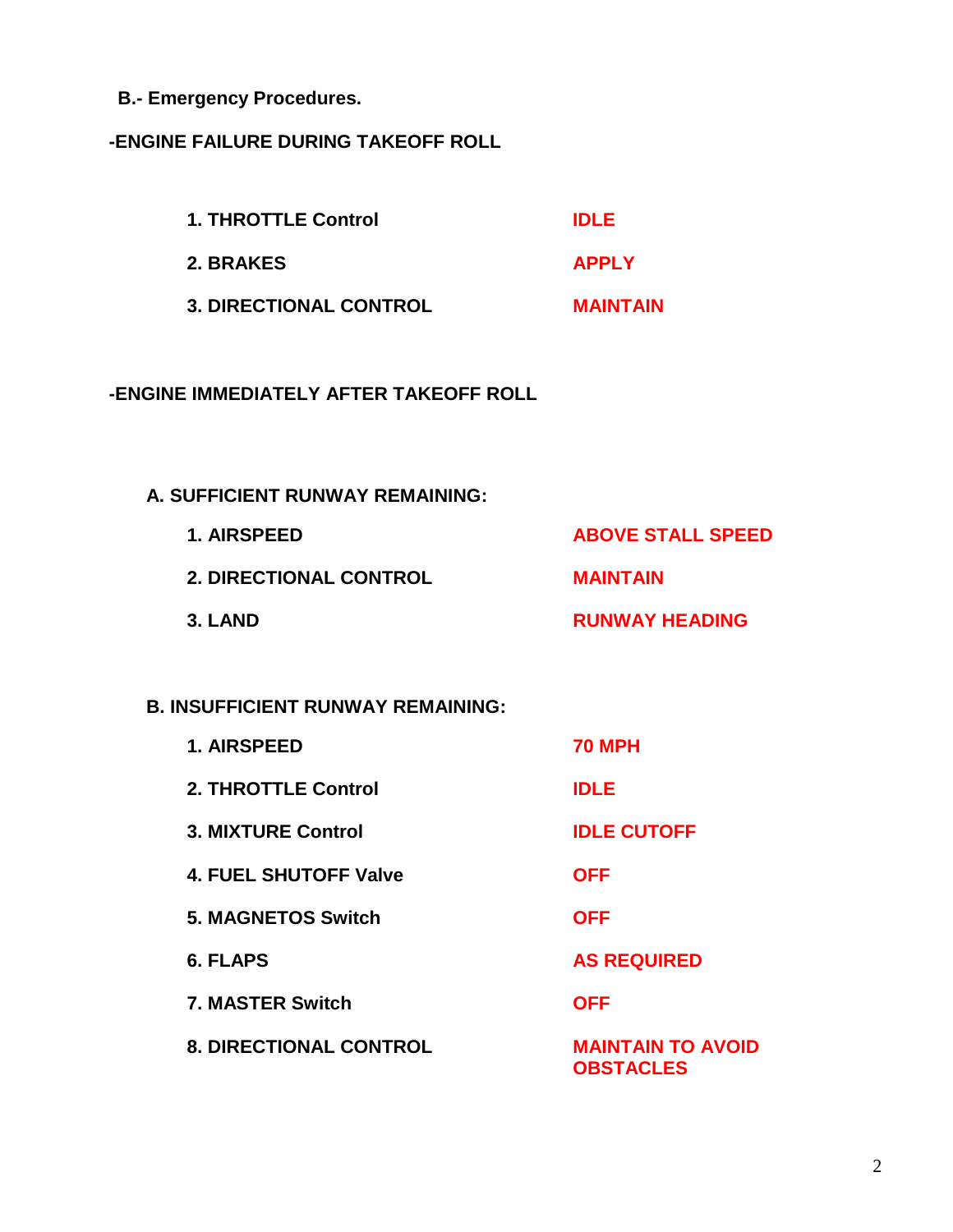## **-ENGINE FAILURE IN FLIGHT**

| 1. AIRSPEED               | <b>80 MPH</b>            |
|---------------------------|--------------------------|
| 2. FUEL SHUTOFF Valve     | <b>BOTH</b>              |
| 3. MIXTURE Control        | <b>RICH</b>              |
| <b>4. CARB HEAT</b>       | <b>ON</b>                |
| 4. PRIMER                 | <b>CLOSED AND LOCKED</b> |
| <b>5. MAGNETOS Switch</b> | <b>BOTH</b>              |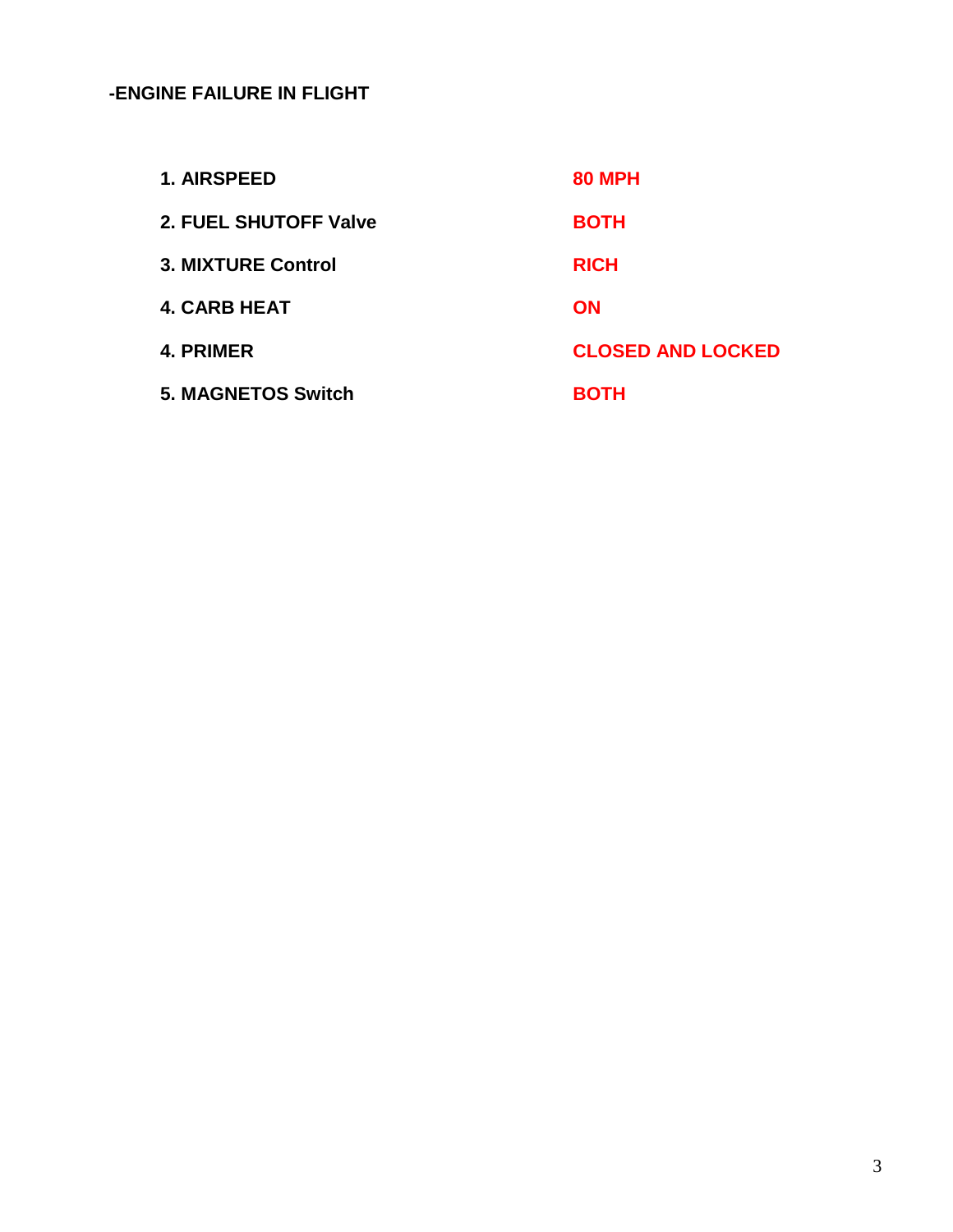**FIRES**

**-ENGINE FIRE DURING START ON GROUND**

| <b>1. MAGNETOS Switch</b> | <b>START</b> |
|---------------------------|--------------|
|                           |              |

**IF ENGINE START IS SUCCESSFUL:**

**2. POWER 1700 RPM FOR A FEW MINUTES 3. ENGINE SHUTDOWN AND INSPECT FOR DAMAGE**

**IF ENGINE START IS UNSUCCESSFULL:**

| 2. MAGNETOS Switch           | <b>CONTINUE CRANKING FOR 2-3</b><br><b>MINUTES</b> |
|------------------------------|----------------------------------------------------|
| <b>3. THROTTLE Control</b>   | <b>FULL OPEN</b>                                   |
| <b>4. MIXTURE Control</b>    | <b>IDLE CUTOFF</b>                                 |
| <b>5. FUEL SHUTOFF Valve</b> | <b>OFF</b>                                         |
| <b>6. MAGNETOS Switch</b>    | <b>OFF</b>                                         |
| <b>7. MASTER Switch</b>      | OFF                                                |